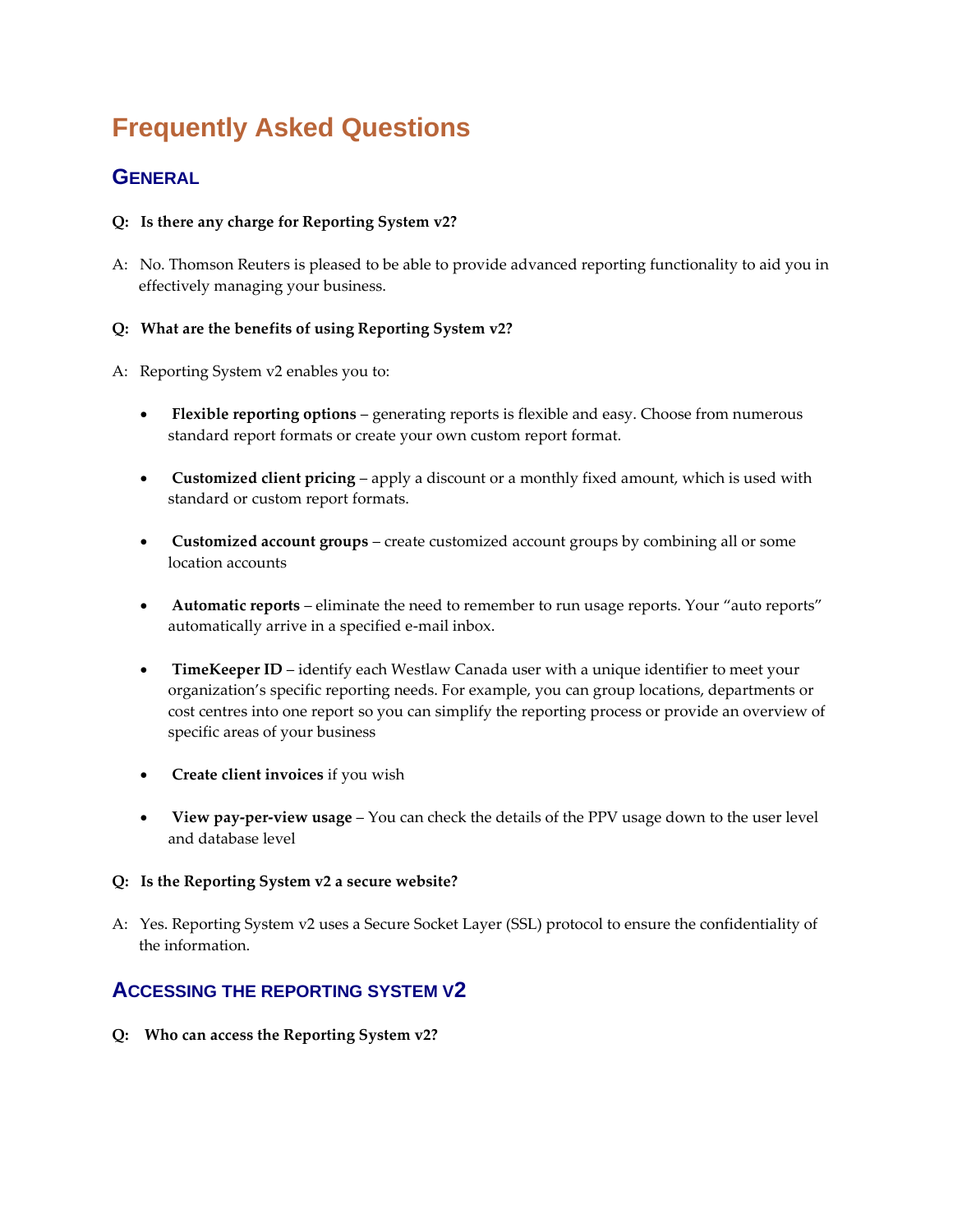A: Your organization determines who will have administrative access to the Reporting System v2. The Reporting System v2 supports multiple Administrators for the same set of accounts, but is not intended for "end user" use. If you do not have access, please contact your local Administrator(s).

#### **Q: How can I look up who has access to the Reporting System v2?**

A: A list of Administrators who can access the system is found on the Review Reporting System v2 Access page.

#### **Q: How can I request my users to have access to Reporting System v2?**

A: Contact [techsupport.legaltaxcanada@tr.com](mailto:techsupport.legaltaxcanada@tr.com)

#### **Q: How do I log in to the Reporting System v2?**

A: You are required to sign on using [OnePass](https://store1.thomsonreuters.ca/learning/westlawnextcanada/onepass) starting Oct. 20, 2011 to sign on to Reporting System v2.

If you have not been identified as an Administrator for Reporting System v2, please see your internal Administrator(s).

#### **Q: Why can't I log in to the Reporting System v2?**

A: If you are a Reporting System v2 user, you are required to sign on using [OnePass](https://store1.thomsonreuters.ca/learning/westlawnextcanada/onepass) starting Oct. 20, 2011.

If you forget your OnePass username or password, you can click on "Forgot Username? " or "Forgot Password?" link at the signon page to retrieve the username or reset your password.

You can also contact **techsupport**.legaltaxcanada@tr.com for assistance.

#### **Q: Will I be able to get real-time usage information?**

A: Usage information will register on the system within 48 hours of the transaction.

#### **Q: What criteria can I use to customize pricing for my clients?**

- A: You have the option of applying a flat/fixed amount rate or a percentage discount.
- **Q: Can I customize and create my own report template?**
- A: Yes. Use Customize Report Format from the drop-down list.

#### **Q: Can I import usage data to my own billing/finance system? Can I do this automatically?**

A: Yes, you can export data in text, delimited, non-delimited and spreadsheet formats.The file formats from Reporting System v2 are compatible to PCLaw, Elite, ProLaw and other systems. Most of the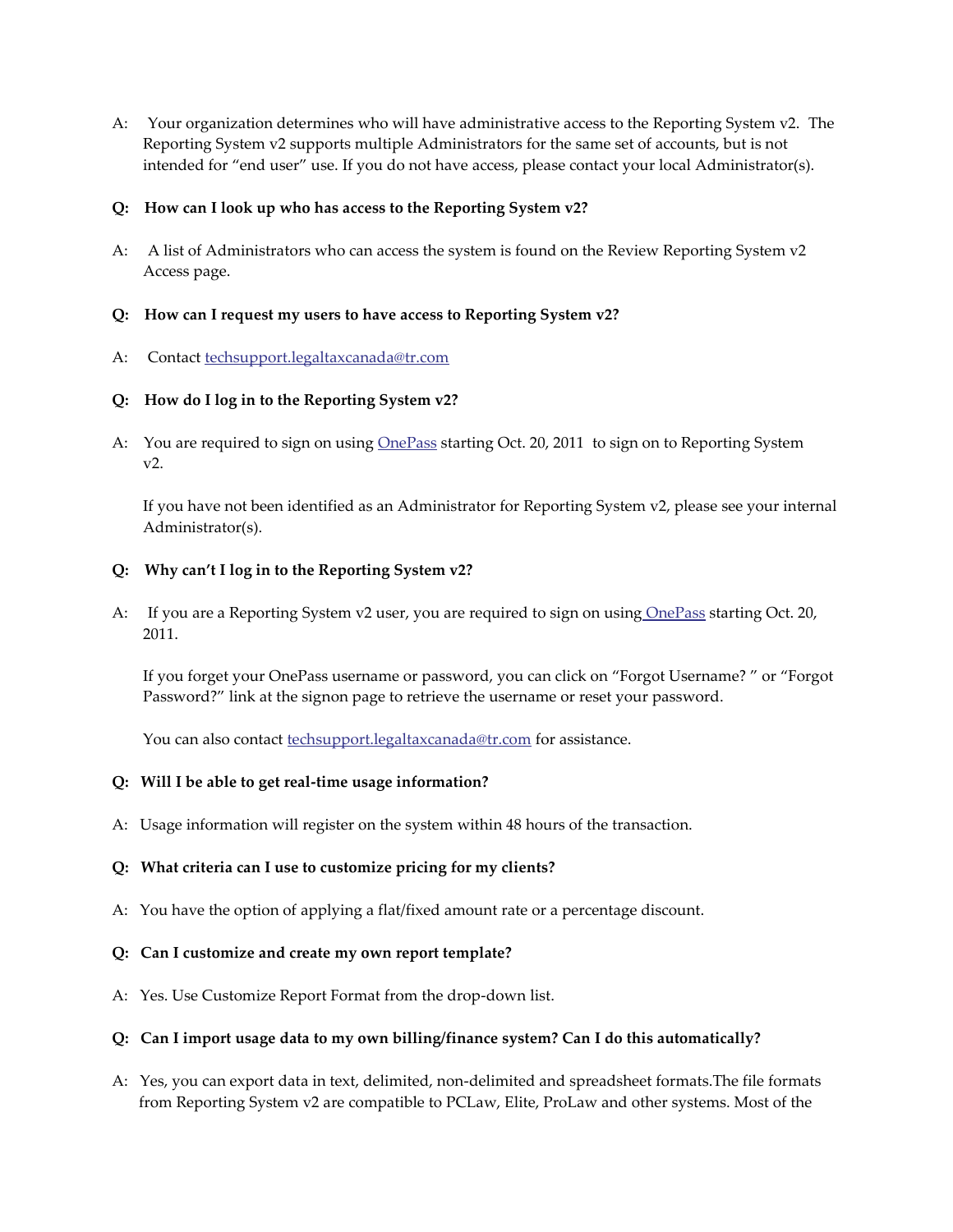time, the CSV file format (also called comma delimited text file format) is best to use for automatic importing.

**Please note:** if you customize your report format to include CONTACT ID as a user field, it is a different field from WL User#. When you load your report from Reporting System v2 to your billing system, please make sure to set up accordingly.

For assistance, also contact [techsupport.legaltaxcanada@tr.com](mailto:techsupport.legaltaxcanada@tr.com)

#### **Q: How long is usage information kept on Reporting System v2?**

A: Two years.

#### **Q: What is Customized Client Pricing?**

A: Customized Client Pricing allows you to determine how Westlaw Canada charges are allocated to your clients. You may provide a discount for online charges, a monthly fixed billing rate or determine who should be excluded from your pricing calculations.

#### **Q: What is Lines in my usage reports?**

A: Lines are the measure of how many lines have been viewed or printed; it does not apply to Canadian databases, only applies to usage on some of the non-Canadian content.

#### **Q: What is Services?**

A: Services is a field to separate usage into different group, here is how you use the Services field: To get usage from all your services to a report, please click **"All Services"** in the Services dropdown list. **Westlaw Canada:** If a user logs to Westlaw Canada.com to perform their research, all the usage except WestClip and KeyCite Alert is logged to Westlaw Canada. **Westlaw:** If a user logs on to Westlaw.com to do their research, the usage is logged to Westlaw. **WestClip and KeyCite Alert:** Usage from WestClip and KeyCite Alert is logged to Westlaw.

If you have more questions, please contact Reference Support at (416)609-3800 or 1-800-387-5164 (Canada and US only).

## **MANAGING USER INFORMATION**

#### **Q: How do I add new users?**

- A: Administrators, please send an email to [customersupport.legaltaxcanada@TR.com](mailto:customersupport.legaltaxcanada@TR.com) to request new users.
- **Q: How can I delete users from the Reporting System v2?**
- A: Administrators, please send an email to **customersupport**.legaltaxcanada@TR.com</u> to request the required changes.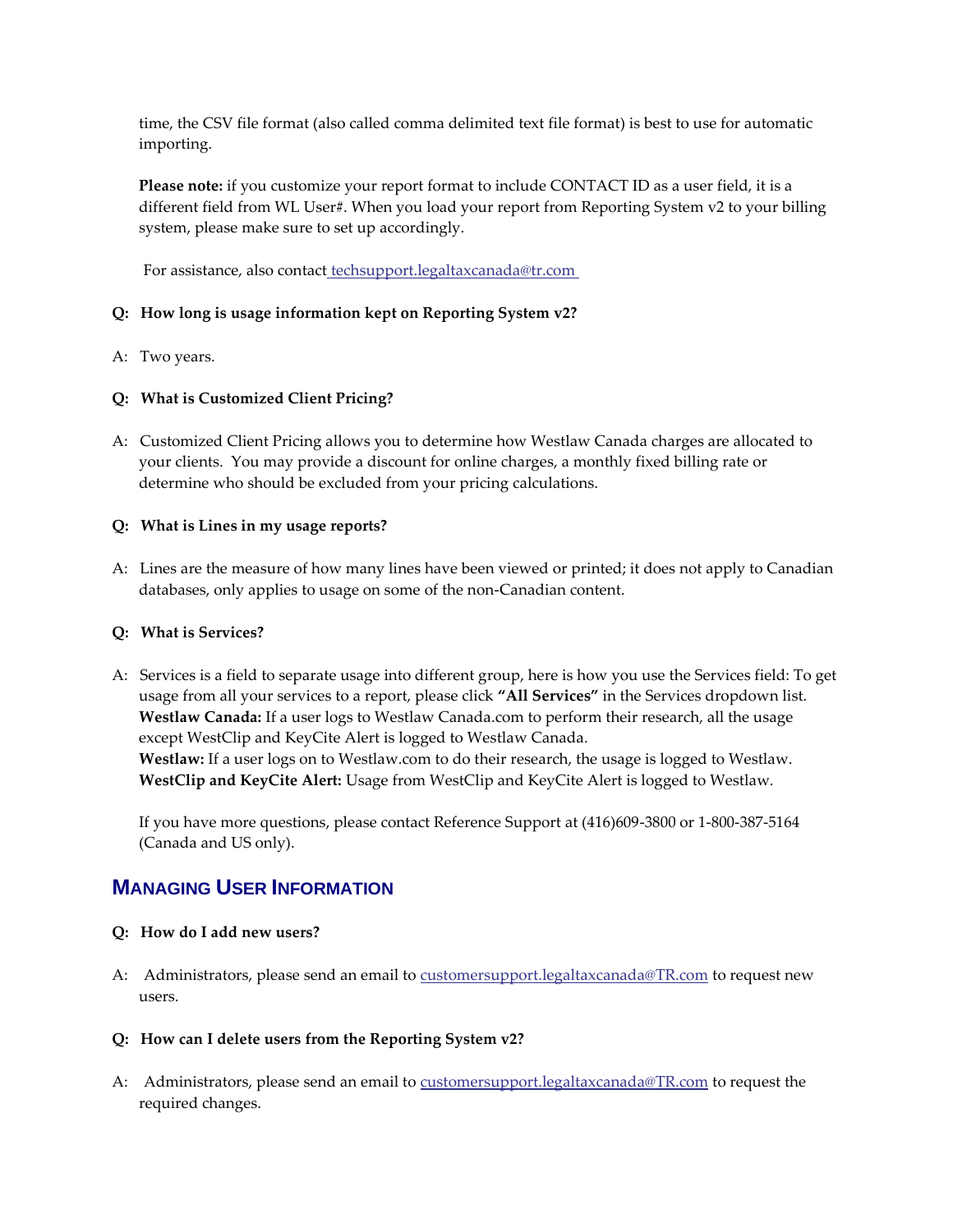#### **Q: Can I organize my users into groups by practice area?**

A: Yes, use the Timekeeper Management feature to organize groups.You can populate the TimeKeeper Group field as practice area of the user, then add TimeKeeper Group field into your report.

#### **Q: What is an Account?**

A: Accounts are defined by you, the Reporting System v2 Administrator, and created by ThomsonReuters Customer Relations. Accounts are typically physical office locations, such as Vancouver, Calgary, Winnipeg or practice areas such as Securities, Family and Insolvency.

#### **Q: What is an Account Group?**

A: An Account Group is a collection of individual accounts that are set up by you, the Reporting System v2 Administrator. For example, you may create an account group for Western Canada which includes accounts for Vancouver, Calgary and Winnipeg. You may set up as many Account Groups as you wish.

#### **Q: What are TimeKeeper ID and TimeKeeper Group?**

A: A TimeKeeper ID is an identification your organization chooses to assign to each Westlaw Canada user. The TimeKeeper Group is the group to which the TimeKeeper ID will be assigned.

#### **Q: Can I add additional information to identify my users?**

A: Manage TimeKeeper Information allows you to customize two fields with data specific to your organization.

#### **Q: What are Target Options?**

A: Target Options allow you to select Client IDs, Matter Numbers or Westlaw Canada users to be included in your report.

## **DELIVERY OPTIONS**

- **Q: What are my delivery options for my usage report?**
- A: You may choose to Display, Email, Download, or Auto Report.
- **Q: I chose e-mail as my report delivery method. When I received the e-mail it contained a message stating that the attachment was removed because it may have had a virus. Why did this happen?**
- A: Some organizations have security policies that prevent users from receiving an executable file (.exe) as an e-mail attachment. If this applies to you, do not select **Create Self-Extracting File** as an e-mail option.

## **PASSWORDS**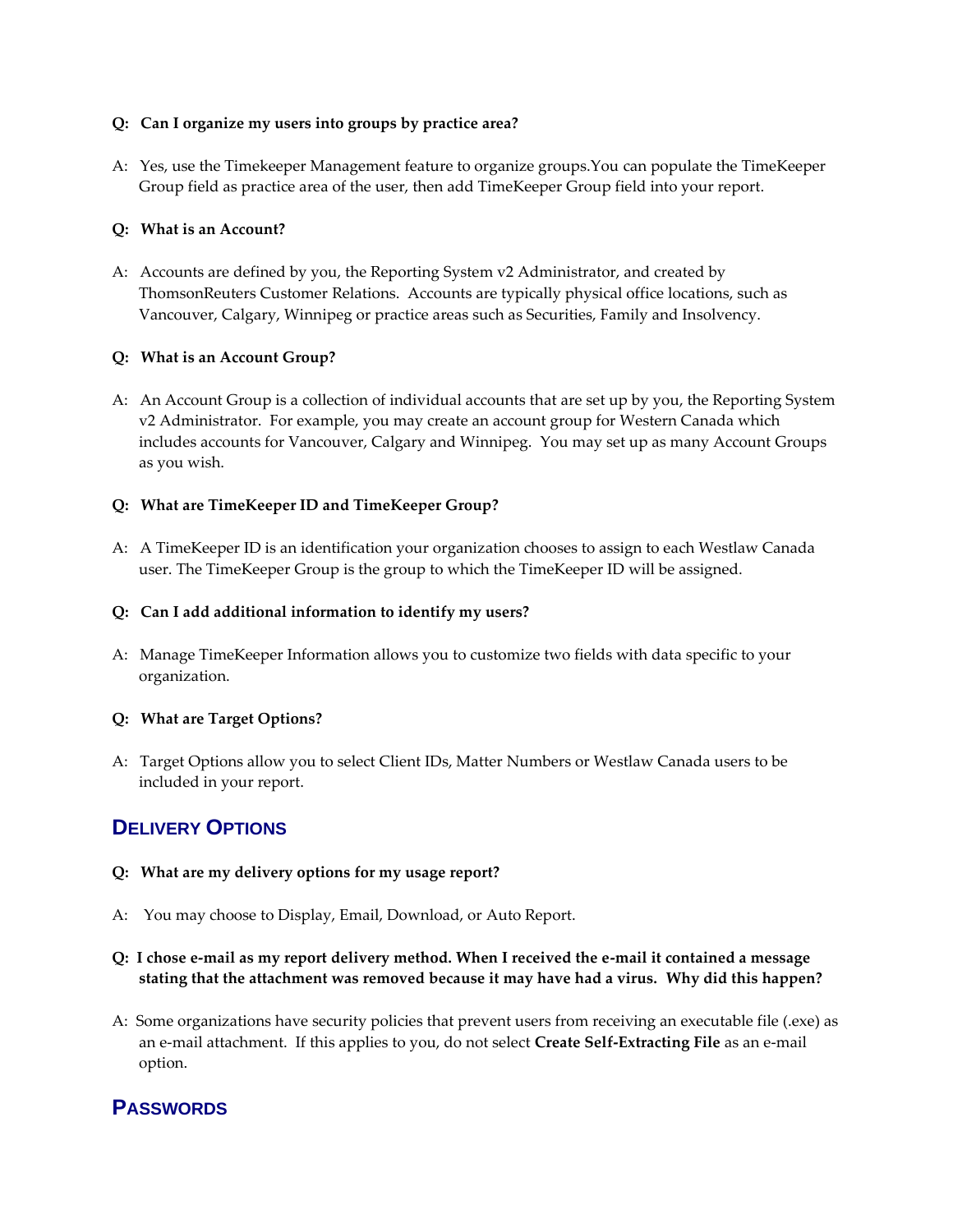#### **Q: What is OnePass?**

A: A [OnePass](https://store1.thomsonreuters.ca/learning/westlawnextcanada/onepass) account is a username and password that can be used across multiple Thomson Reuters websites, Westlaw Canada, Reporting System v2, Taxnet Pro, Session Tracker - Rapport de session, Westlaw Business, West LegalEdcenter, lawschool.westlaw.com, and many more. You are required to sign on to Reporting System v2 using **[OnePass](https://store1.thomsonreuters.ca/learning/westlawnextcanada/onepass) starting Oct. 20, 2011.** Until then, you can use your Westlaw Canada password (issued before Aug. 10, 2011) to sign on. For more info about **OnePass**, please click [here.](https://store1.thomsonreuters.ca/learning/westlawnextcanada/onepass)

#### **Q: If my end users forget their Westlaw Canada passwords and contact Thomson Reuters, will you provide them with their passwords?**

A: The best way for end users to get their forgotten Westlaw Canada passwords is for them to contact their internal Administrator. In order to safeguard the security of your organization's Westlaw Canada passwords, we will not provide a reminder of Westlaw Canada passwords to end users over the phone. Upon request, we will email the passwords to the email address assigned to that end user in our system. If the email address is incorrect, the end user will need to contact their internal Administrator. The internal Administrator will need to send an email to [techsupport.legaltaxcanada@tr.com](mailto:techsupport.legaltaxcanada@tr.com) to update the email address in our system.

# **TAXES**

- **Q: Why do I only get one amount for taxes in the system? Can I run my report without tax showing up?**
- A: At this point in time, the underlying functionality does not let us break out provincial tax. You will not see separate tax amounts in Reporting System v2 reports. You will, however, see separate Retail Sales Tax (if applicable in your province) and GST/HST amounts on your invoice. You can run reports and exclude tax amounts by unchecking the Tax checkbox on the Create Report screen.

#### **Q: Why doesn't Retail Sales Tax show up on the invoice I generated for my customers?**

A: Retail Sales Tax is only applicable to online services in some provinces.

## **SUPPORT**

#### **Q: What training and support materials are available?**

- **A:** We have numerous learning support materials available for our Westlaw Canada Services. See <https://store1.thomsonreuters.ca/learning/westlawcanada> as well as the documents in the **Guides/Tutorials** tab, and **Help** links in the Reporting System v2.
- **Q: How can I book a Reporting System v2 training session?**
- **A:** To book a session, please contact the Customer Learning Coordinator at [customerlearning.legaltaxcanada@tr.com](mailto:customerlearning.legaltaxcanada@tr.com) or 1-800-387-5164 or 416-609-3800.